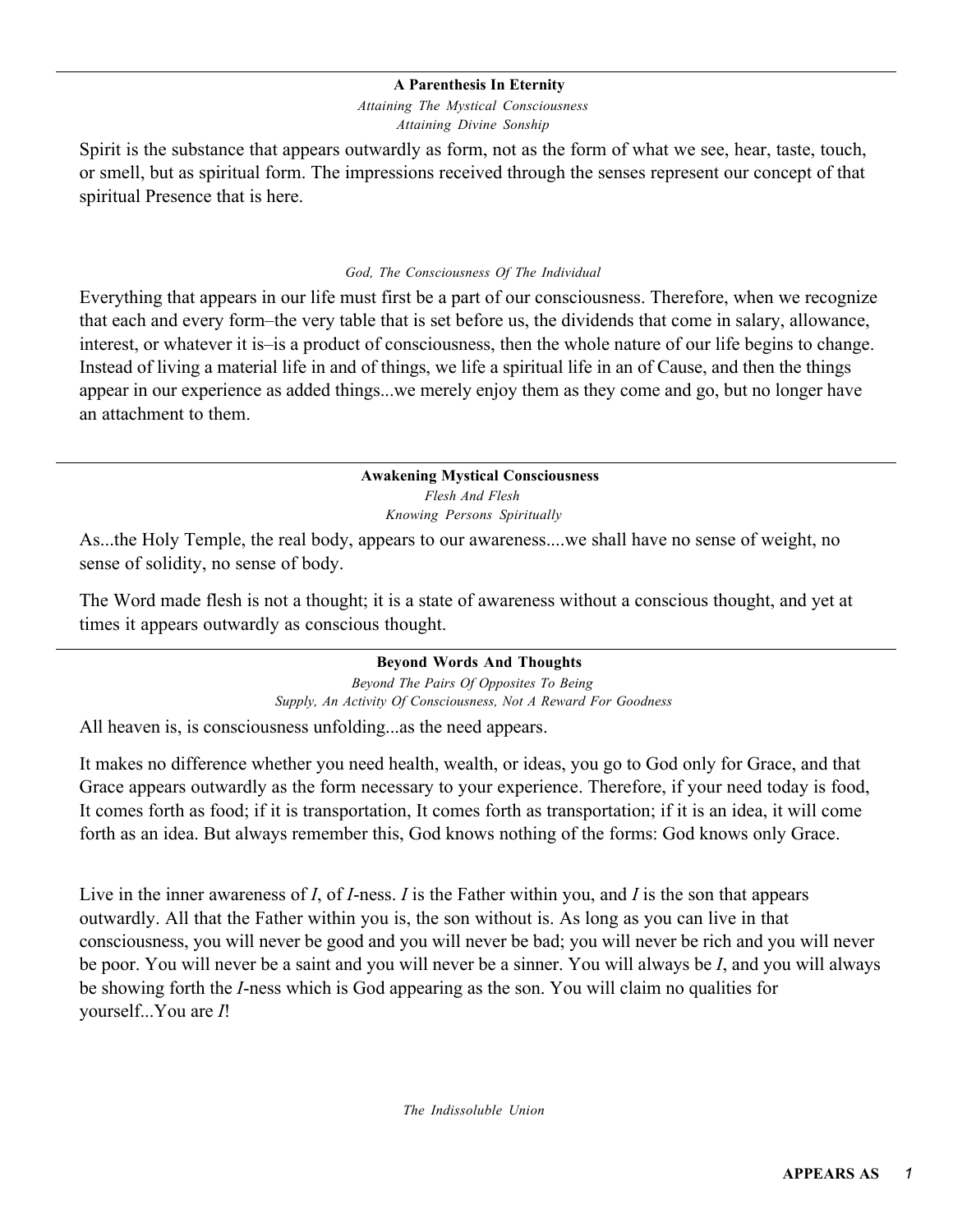The basic principle of The Infinite Way is the word *I*, The teaching, as set forth in the textbook, *The Infinite Way*, is that God appears as man–not God *and* man, not man going to God, but the revelation that God appears *as* man. Then all that God is, I am; all that the Father has is mine, and so the way to find God lies in going within to that *I* that I am...Now it is presumed that students are ready for the *realization* rather than merely the teaching of this principle. It is one thing to be taught or even to teach something: it is quite a different thing to *be* that, to attain the consciousness of that which has been taught.

## *Mysticism Is A Rising Into Incorporeality*

The fabric of life, which is consciousness and which is incorporeal, appears as incorporeal form. When you know this, even if you continue to see it corporeally, it will not fool you. Even though you handle dollar bills, you will know that you are not dealing with corporeality which is limited: you are dealing with a manifestation of supply which is infinite, and you will know that since I am *I*, it does not make any difference to whom I give it, *I* still own it, *I* still have it. I cannot give it away because it cannot get outside of the *I* that I am.

You will never do good spiritual healing work until you attain the inner awareness of the incorporeal nature of man's being. The only image there is of God is man: God appears *as* man; but since God is incorporeal, man is incorporeal. The fact that man has a corporeal body does not make him corporeal. The fact that he travels in an airplane does not make him an airplane.

## *Receptivity To God's Grace, Essential*

In the whole kingdom of God there is no money, there are no houses, and there are no automobiles. God knows nothing of food, clothing, and housing, so praying to God for such things is a waste of time...God is not the source of material things, but God is the source of the substance that appears outwardly as gold, silver, trees, and all the good of this universe. In the kingdom of God, there is only life and love..and such additional facets as wisdom and intelligence, which are offshoots of these two great qualities, life and love. But unless we have God's love, which is the substance of all form, we will never have the form.

It is love that puts leaves on fruits on the trees; it is love that gives us divine Grace; it is the love of God that appears outwardly as what we call food, clothing, and housing.

Our only activity is receptivity...We must open the only thing through and as which God appears: our consciousness. God appears and acts in, and through, and as consciousness. It is as if we were opening our ears to the realization of the truth that God's grace is our sufficiency. In such receptivity, God's grace is pouring through us.

> **Conscious Union With God** *The Argument Or Treatment*

*Hypnotism, The Substance Of Human Appearances*

Hypnotism always appears as person, place, thing, circumstance or condition [even good condition].

Security comes by realizing that God appears as officials, relatives, friends or enemies.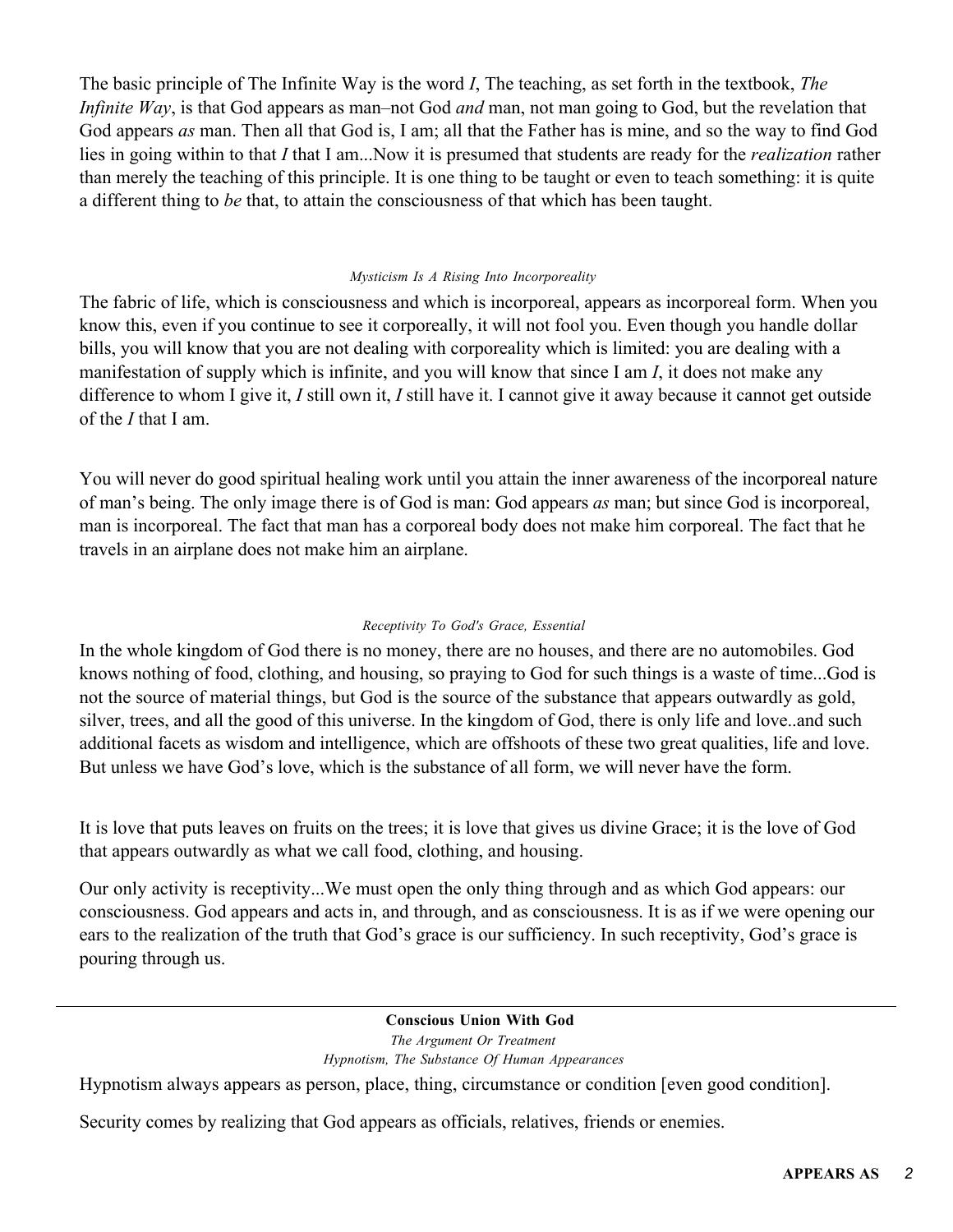#### **Consciousness IN TRANSITION**

*Argument Or Treatment*

Every call for help must be met at the instant of the call. Tonight might not get here. Meet your cases and meet them–now! All you have to do is sit there and realize within your being, "Am I fooled by appearances? Do I believe there is a power apart from God? Is there more than one life? And isn't that life, God? Isn't this just the way that universal belief is coming at me and making me believe it's a person or a condition, when all the time it is hypnotism–hypnotic suggestion. It is a white poodle that doesn't exist; neither the disease nor the person exists. All that exists is the divine mind that appears as person."

You come to realize that you are not a human being–that God is the life of you, and the mind of you is eternal. All that appears as sin and disease is just this vast universal belief keeps hammering against your thought and which you first accept in and then try to get rid of.

Every time I touch a new thing, a new sense within, it appears outwardly as some new friend or some new helper or some new activity of some kind. It is a very wonderful thing that can't be explained in any other way than that.

Realize that the only home there is, is in our own consciousness, that we live and move and have our being in God–in true consciousness. True consciousness is omnipresent as our own being. As we realize the true nature of spiritual home with all the qualities of home, such as protection, love, joy, beauty, cooperativeness, safety, security, the first thing we know, our home appears; for our conscious oneness with God is what brings it into manifestation, not our going outside to demonstrate things.

Suppose I have no immediate solution to the problem [of transportation]. I sit down and realize my oneness with God and realize it in as many different ways as I can. I may think of the wave as one with the ocean, of the sunbeam as one with the sun. I may think of the selfhood that is one with God and the motherhood and fatherhood that is one with God. In any way that I can I relate myself to God until finally I come into the realization that "All that the Father hath is mine because we are one." I realize that there is no separation between God and man–God and man are one, "I and the Father are one; all that the Father hath is right here where I am!" If I achieve that realization, if I obtain that inner sense of peace that we call the click, the realization, very quickly I will find that my transportation to Los Angeles appears.

The attainment of the consciousness of God appearing as individual being results in what appears to human sense as health, wealth and goodness. These, however, represent the finite concepts of that which actually is present: spiritual harmony.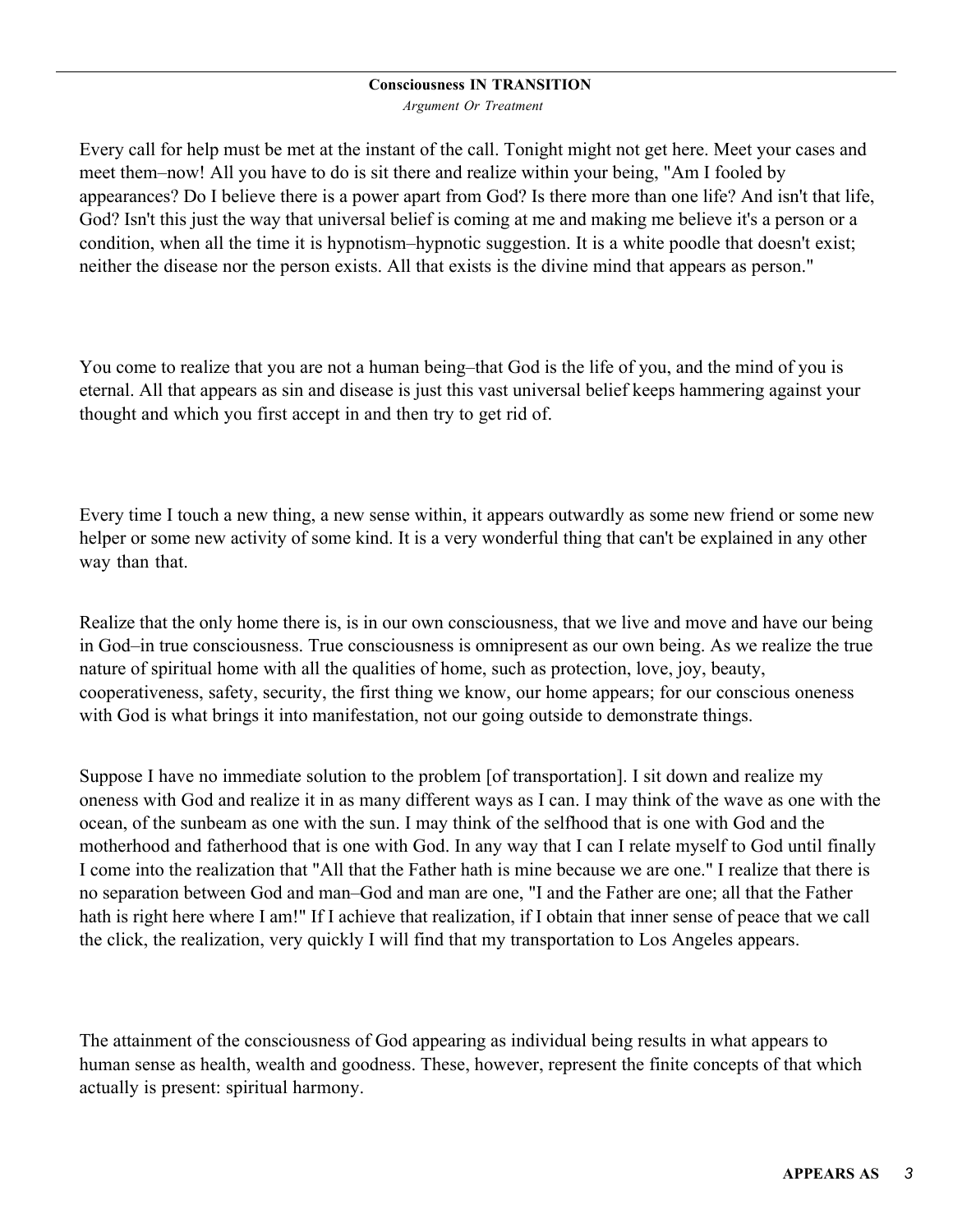The idea of forgiveness does not mean looking at a human being and remembering the terrible offense he committed against us and then forgiving him for it. There is no virtue in that. The virtue lies in the ability to see through the human to the divinity of his being, realizing that in the divinity of his being there has never been an occasion for error of any nature. It is as if he were asking us for help and we would have to behold him as he really is–a spiritual being...Without their asking for help, we are called on every day to look upon those toward whom we have any negative feeling, and develop this act of forgiveness, which means to turn to the Christ of our own being and there know that nothing but love exists. There never has been a mortal and all that appears as a mortal is the Christ itself, incorrectly seen.

Error never appears as error; it always appears in some form that will fool you…It appears as a beautiful diamond attracting us, or a handsome man, or a beautiful woman tempting us. And we do not see that it is the error tempting us. All that we see is that beautiful form it appears to be, that it appears as. It is the same way with disease. Disease appears to us as some kind of localized condition, and that's what fools us. We go to work on that condition, thereby we almost become one with it! At least, we make it a reality.

Reinterpret everything you see, hear, taste, touch and smell. Reinterpret it back to its original state which is Godhood. Be sure that you practice right identification, knowing that all that appears to you is God appearing as the individual man, woman or child, God appearing as the plant, animal, the crops, and then knowing what the human eye sees is the misconception of that divine idea. It is the same thing that presents the two tracks coming together in the distance.

To begin with, when error appears to us, it appears as a person or as a condition or as a place. In the same way, when good appears to us, it appears as a person, a place, a condition.

## **Consciousness Is What I Am**

*Attaining A Measure Of Spiritual Consciousness Spiritual Consciousness Is Not Subject To Laws Or Conditions Of This World*

In those brief moments when we do attain fully, there is no a trace of mortal sense. Even the body itself appears as light rather than as matter, as incorporeality rather than corporeality.

## *Consciousness Externalizes As Form*

God is infinite consciousness, and therefore, our consciousness appears as form infinitely: our business is infinite; our profession is infinite; and if we are in the healing work, our practice is infinite. If we are spiritual teachers, our student body is infinite. There is no limitation whatsoever unless we ourselves accept limitation.

*God, The Self-created And Self-maintaing Principle*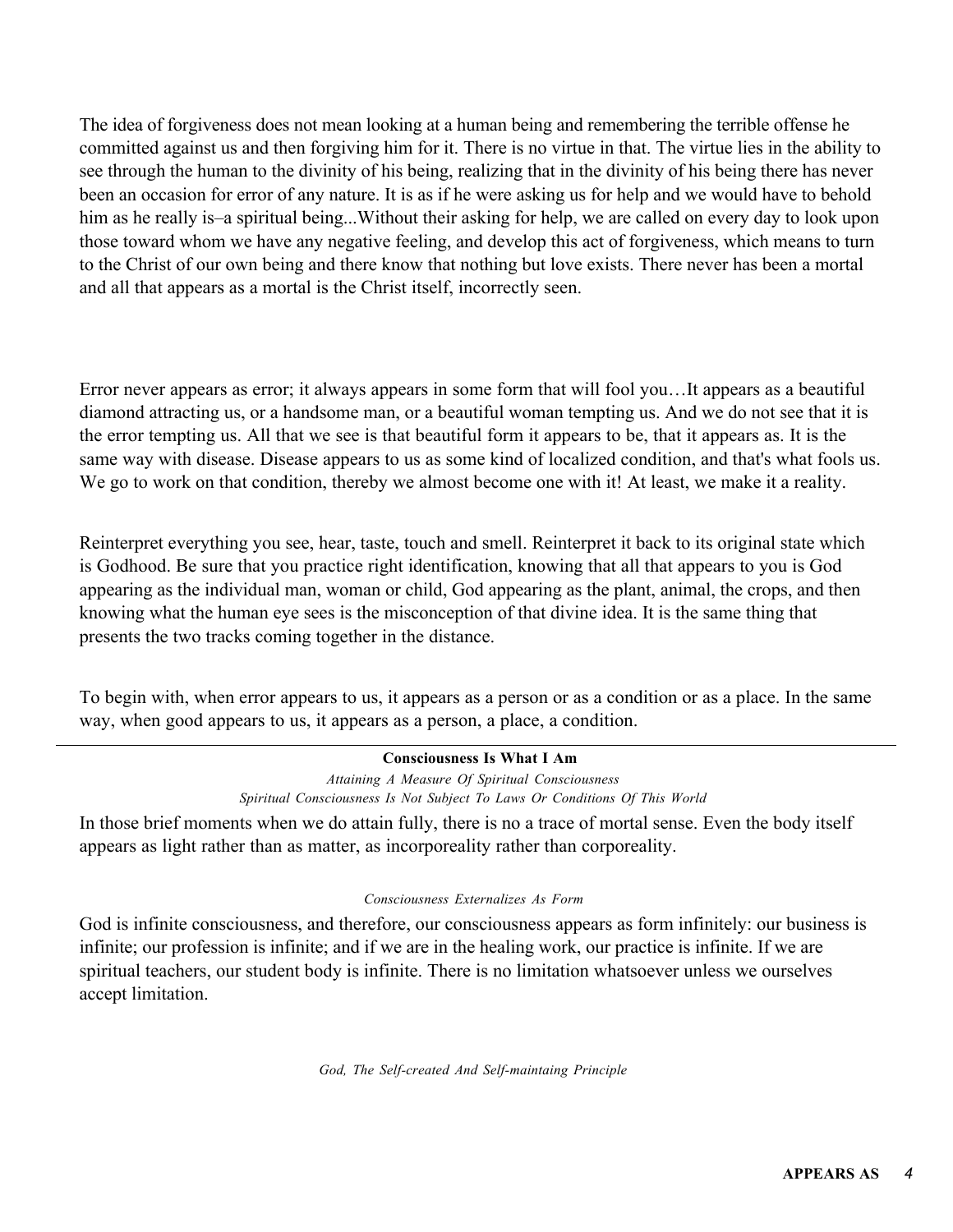If we can posit a principle of a self-created and a self-maintaining infinite Substance, then we must logically go the next step and recognize It as the only Substance. If It is Self-created and Self-maintained, it must be good or It could not last eternally and immortally; and if it is good, It is good in any form in which it appears.

#### **Consciousness transformed** *Into The Mystical Consciousness*

It takes as long as is necessary to develop the consciousness that can look at barrenness and see God at work, without attempting to "make it so." Suppose you are looking at a tree that appears to be dying...Through spiritual discernment alone, you have to agree that there is no evil, no death, no destructive power, and therefore there is no need for a God to change anything, improve anything, or heal anything. So whether or not that tree dies is up to who is beholding it...The beholder of God in action bears witness to God in action.

### **Consciousness Unfolding** *God Is Individual Consciousness*

*All Power Is In Consciousness*

If something appears externally, it still is only an effect and, as effect, it cannot be law. As effect, it cannot be cause. As effect, it cannot be power. No effect in the world has power over another effect: That is a spiritual law. Consciousness is all power.

# *Gratitude*

When you ask a practitioner for a healing, you know that he is not giving you anything of himself. He merely rests in his understanding or state of spiritual consciousness, which then appears as healing of the body or of the mind.

# *Let The Christ Interpret Itself*

If we can only be content to keep our demonstration on the level of Spirit, and let Spirit Itself, in the spiritual tongue, translate Itself into the terms of our daily needs, we shall find that what appears to us as husband, wife, or companion will not fail us.

# *The Purpose Of The Christ Ministry*

We bring together all the work, all the unfoldment, we have had and cement it together in these two ideas: 1. The infinity of God appears as individual being. 2. God, in the infinity of Its being, unfolds and reveals Itself, here and now–eternally here and now.

#### **God, The Substance Of All Form** *Fulfillment Of Consciousness Behold The Spiritual Universe*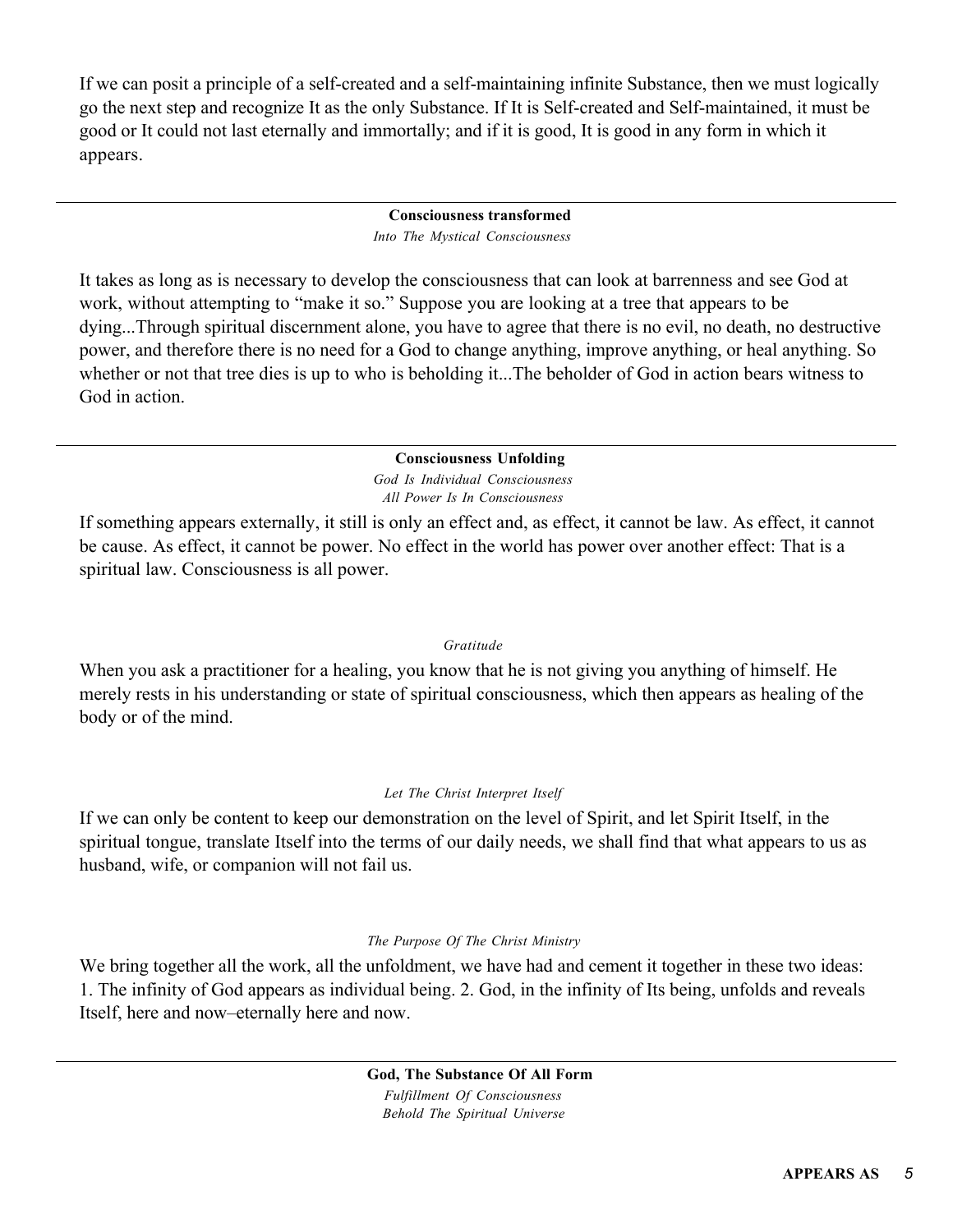In your work, do not think of the things you are trying to heal. Think of what God *is* and of what God appears *as*–God appearing, not as outlined form, but as infinity, eternality, immortality, harmony, joy, abundance. Then you will have healings.

It is not that any one of us, for some special reason, has been given an unfoldment of truth and an opportunity for study and practice, but that Truth, Itself, is fulfilling and expressing Itself, and we are the transparency as which It appears to the world.

It is our consciousness fulfilling itself which appears as our experience, and it is not necessary to attempt to mold it with our desires or wishes, but rather take the attitude of watching God unfold.

# *Conscious Oneness*

How could anyone fail to do the "greater works," if he understands that it is the activity of his individual consciousness which appears outwardly as the health and harmony of the entire universe that touches him?

If there only were some way that we could remember always: *My good must unfold as the activity of my own consciousness...which appears outwardly in the form of health, harmony, peace, joy, cooperation, friendliness, eternality, immortality, life, truth, and love.*

It is the activity of your consciousness which appears as the health of your body, as business opportunity, at the right knowledge at the right time, as the meeting of the right person at the right time and under the right circumstances.

Your realization that the activity of your consciousness appears in all forms of good, makes the activity of your consciousness appear as the health and the harmony of your patient. That is what makes metaphysical healing possible.

# *Spirit Underlies All Effect*

Concern for the effect persists only as long as there is the belief that the power, law, or reality is in the effect. The moment there is a realization that Consciousness, the Spirit of God, appears *as* effect, there will no longer be concern for the effect.

The most important thing for you to know is that you are cause and not effect, that all of the Godhead appears *as* you.

The power and the glory, the substance and the reality, the cause and the law lie in the Spirit which produces all that appears to us as form, circumstance, or condition.

There is only one way to experience the presence and power of God, and that is through the recognition and realization of Spirit as the reality of all that appears, but always with the understanding that the appearance itself is not the reality.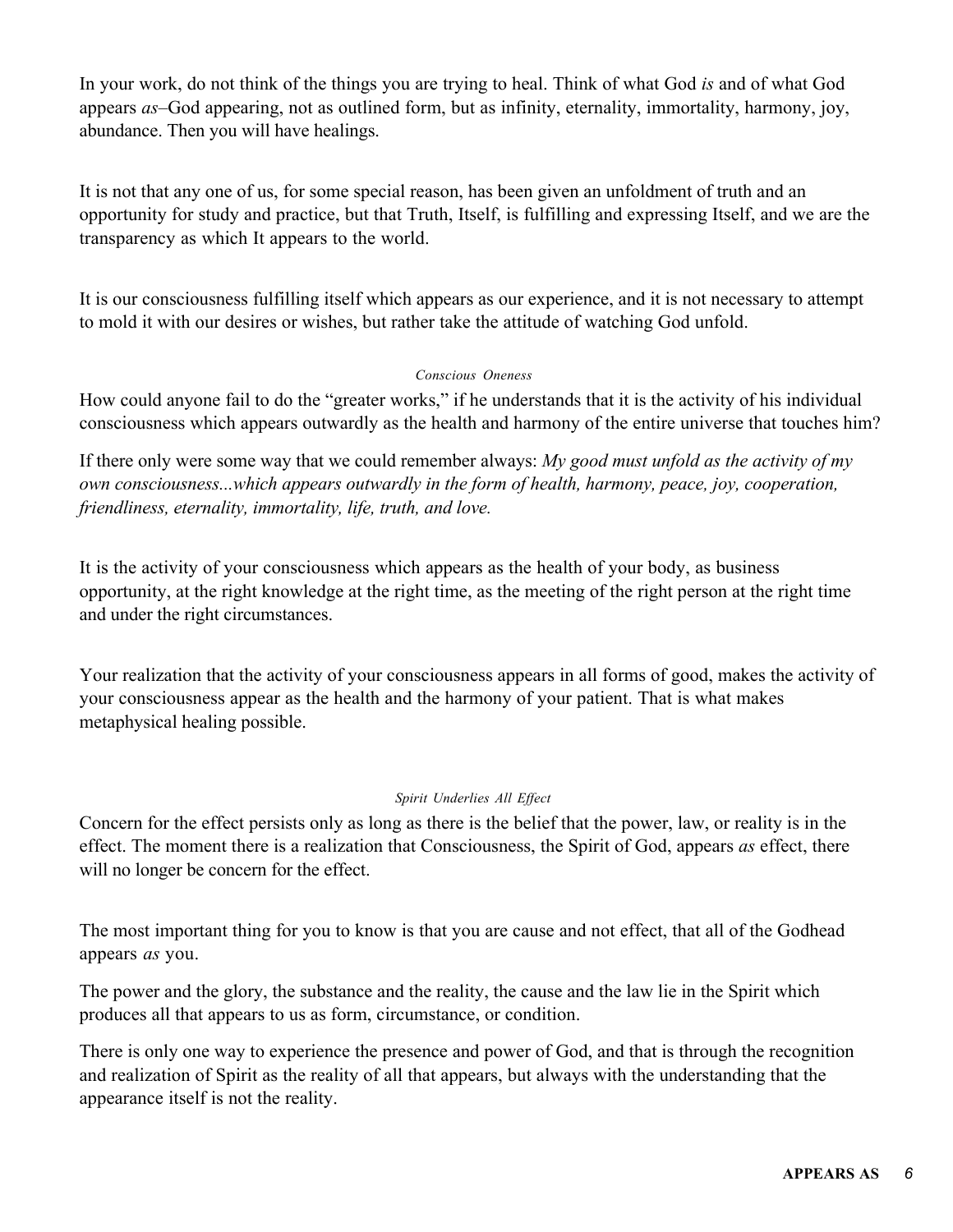### *The Leavening Influence Of Truth*

The purpose of your study is so to lift consciousness that this sense of Omnipresence is attained. When that is attained, healing work is done with a smile, not with strenuous thought-taking. Supply, wholeness, completeness –everything comes with just a smile. It is a peculiar little smile, but it is God, and it knows the nothingness of that which appears as a human being.

### **Living Between Two Worlds**

*Becoming Instruments Of Grace Through Reconciliation Access To Omniscience And Divine Grace Through The Transcendental Consciousness*

Divine Grace does not give us anything or manufacture anything for us: divine Grace appears *as*: It is never divine Grace sending something or giving something: it is divine Grace *forming Itself* as our daily need.

### *Choose Whether You Will Make God A Servant Or Whether You Will Surrender To God's Will*

Ask for nothing; seek nothing; abide within yourself in an expectancy of God's grace, God's love, peace, abundance and companionship...when you have the abundance of God, It appears outwardly in an infinite form that will bless you without cursing you. Your mind does not have to work because you are turning within only for the purpose of receptivity.

### **LIVING BY GRACE** Living The Mystical Life Self-Surrender

It is never meant that we should glory in our wisdom, in our art, in our science, or in our skill. The reason we are on earth is to show forth God's glory. Therefore, we must recognize that what appears to the world as these is not really ours, but His. In other words, "All that the Father has is mine," and this glory [that I am showing forth] is God's…not mine.

#### **Living The Infinite Way** *Meditation*

Let us remember that every appearance of humanhood, good or bad, is a mental image in thought, actually without reality, law, substance, cause, or effect. In this recognition, the limitations inherent in the five physical senses begin to drop away. We are enabled to "see" deeper into consciousness and behold that which is–eternity in what appears as past, present, and future. We find ourselves unlimited in terms of "here" or "there," "now" or "Hereafter." There is a going in and a coming out without sense of time or space, an unfolding without degree, a realization without an object.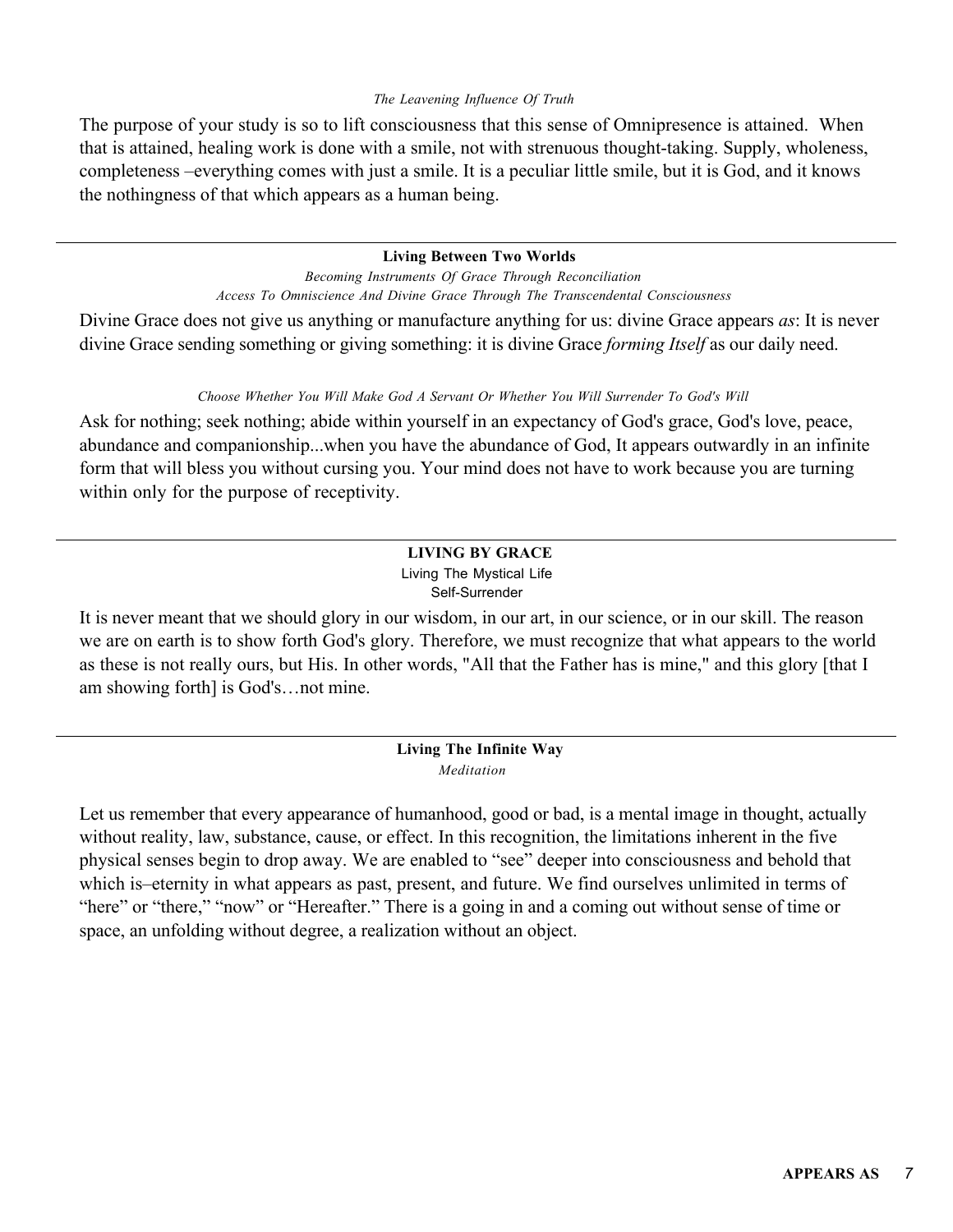The universe of Spirit is an eternal activity of God. Anything that occurs in time or space, as we humanly understand it, should not be accepted at its appearance-value. Let us remember that every appearance of humanhood, good or bad, is a mental image in thought, actually without reality, law, substance, cause, or effect. In this recognition, the limitations inherent in the five physical senses begin to drop away. We are enabled to "see" deeper into consciousness and behold that which is—eternity in what appears as past, present, and future. We find ourselves unlimited in terms of "here" or "there," "now" or "hereafter." There is a going in and a coming out without sense of time or space, an unfolding without degree, a realization without an object.

## **Our Spiritual Resources**

*Spiritual Attainment Through Prayer The Principle Of One Power*

And the most important point of all is to go into our meditation with an absolute and unshakable conviction of the one power and of the nothingness of that which appears as sin, disease, death, lack, and limitation.

Where I am, all that *I* am appears as the forms necessary to my experience.

# *The Invisible Is The Substance Of All Form*

In the world of the Spirit...it is never necessary to tell anyone our needs: we need only become quiet within our own being in the realization that the Truth in us, operating through the mind, is the substance of what appears outwardly, because mind forms itself as the dollars, as the seat in the airplane, or as whatever the need may be.

The Invisible is the substance of all form and appears outwardly as the necessary form, and...it is of the utmost practicality to turn within to the Source of that which is to appear without.

### **Spiritual Interpretation Of Scripture** *Treatment*

*(treatment)*

If it were "in" me it could get out: Truth appears as me.

### **SPIRITUAL POWER OF TRUTH** *Not Good Or Evil*

The first thing we do is retire within ourselves. I can't call it good or evil. So if it is neither good nor evil, what is it? All I can know about it is that it Is." What am I looking at? Am I seeing what Is—or what appears? The minute I can agree that I am seeing an appearance, then I can disregard it, because behind that appearance is that which Is. In withholding judgment as to whether the situation is good or evil, we create within us something like a vacuum, and into that vacuum Truth rushes with the Truth about the person, situation, or condition. Truth reveals Itself as the harmony unto the situation. We call this "Judging righteous judgment."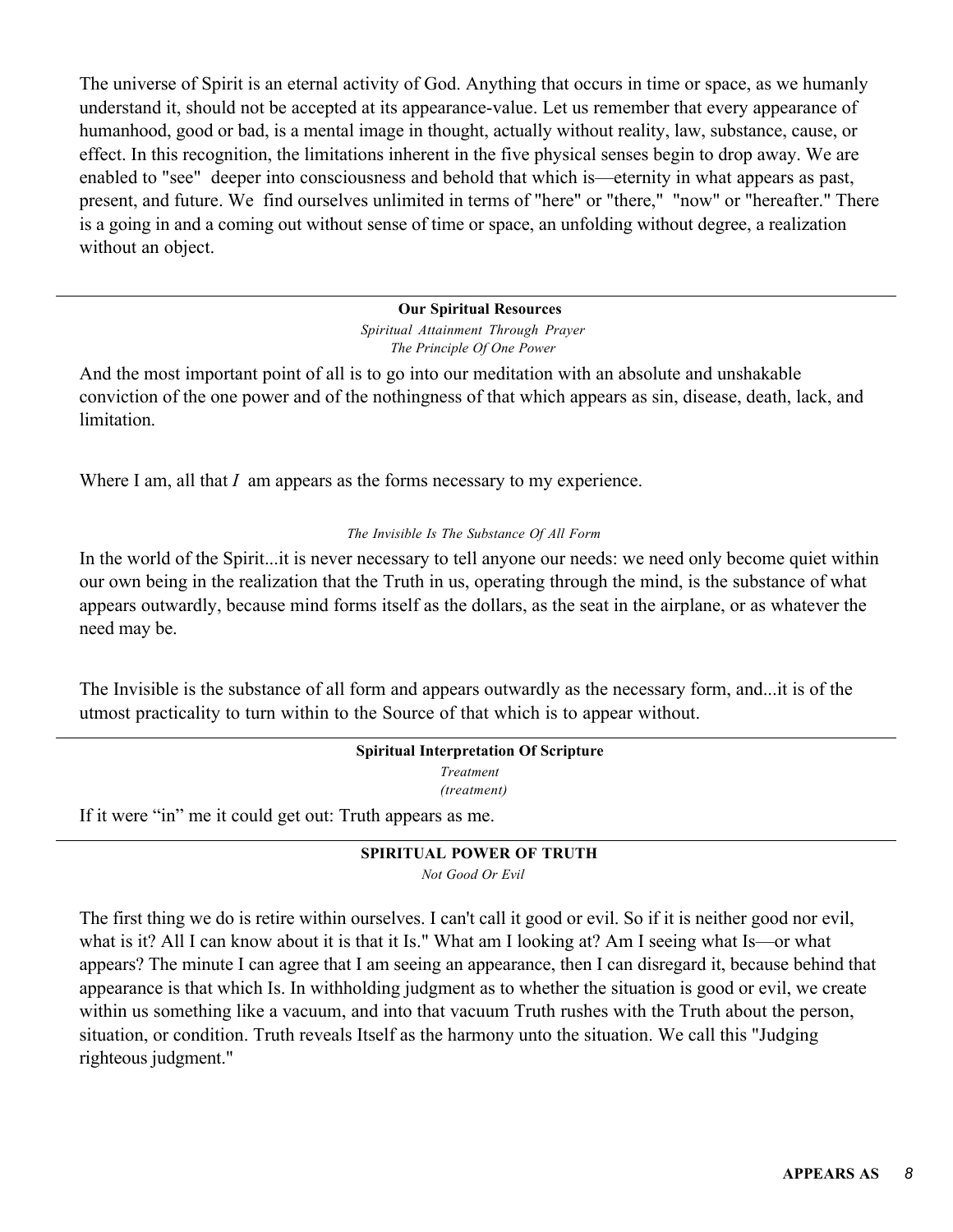To sow to the Spirit means to place all life, all substance, all cause, all continuity, all law and being, in the Spirit. Then that which appears as effect is but the effect of the Spirit.

I am consciously One with God and all that the Father hath is mine, and only that which Is of the Father is mine. I am an instrument through which God appears on earth. There is no "me"; that which you identify as me is God appearing *as* me. It is the Life of God, the Soul of God, the Mind of God, the Reality of God, the Allness of God, made individually manifest.

Recognizing the fact that a human being is only a human being because the carnal mind is pumping itself into them and through them, and is being accepted as a power, you know how to die daily to your humanhood: that is, by being very sure in the morning, and certainly at night before sleeping, that the so-called theories, opinions, beiefs—the whole of the carnal mind—are not a power. The carnal mind has no avenue of expression, no law to sustain it or maintain it. I am One with God. I and my Father Are One, and the qualities of God constitute my qualities. I am an instrument and an avenue through which, and as which, God appears on earth. The Intelligence of God, and the Love of God, and the Wisdom of God, and the Grace of God—all of this finds expression in me, through me, as me, to all of this world, for I and the Father are One!

# **The Art Of Meditation**

*Meditation: The Experience Ye Are The Temple*

God made this form, my infinite divine form, to show forth my true identity. My body is a manifestation, the image of the I that I am...As against this spiritual truth, there is that form which I see in a mirror; there are the expressions of nature, such as trees, flowers, vegetables, and fruits. These are not spiritual being or body: these are the concepts that are entertained humanly of being and body...Even this body which I see with my eyes is but a limited, finite concept of the body. That is the reason the body appears to keep changing. In reality, the body never changes; only the concept which I entertain about body changes.

Those who live in a three-dimensional world live only in the world of height, width, and depth; in other words, they live in a world of form, completely separated from the essence of that which appears outwardly as the form. In the fourth-dimension, in which God is the cause, substance, and the reality of life, all effect, whether appearing as thing or man, is revealed as but the showing forth of the infinite Being, God.

> **The Art Of Spiritual Healing** *Spiritual Healing: The Principles Is God A Servant?*

You do not express God...God expresses God, and that expression appears as you. God reflects Himself into this universe as you, but you have nothing to do with it. God expresses Himself; God shows forth His own handiwork; God glorifies not you or me: God glorifies Himself. The nearer you approach to that vision, the greater is the glory of God that is being shown forth by you.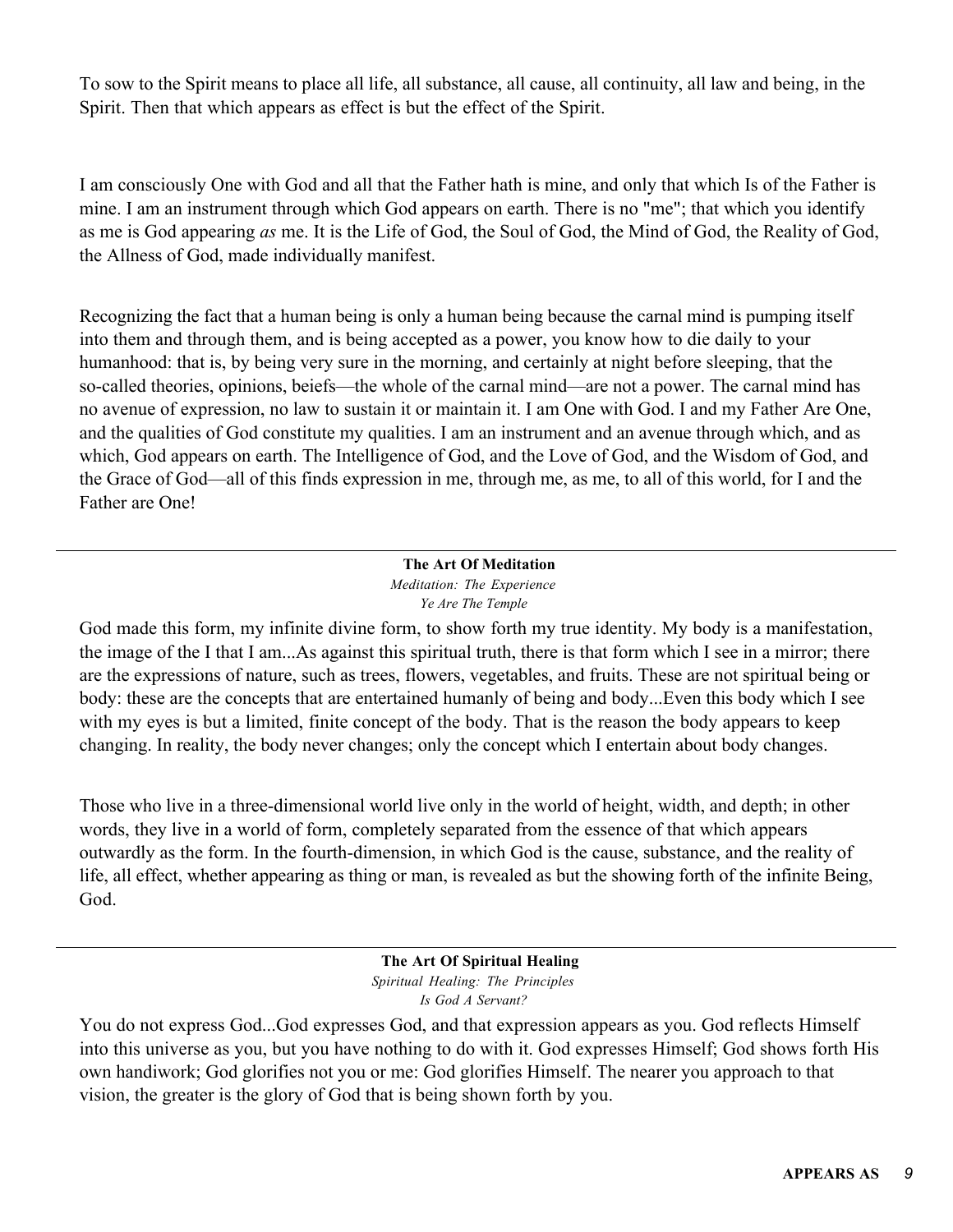## *Practical Instructions To Workers*

Truth is the substance of the form of everything within my universe, even if it appears as tree, flower, enemy, friend.

*Is*

Spiritual evolution is the unfolding of consciousness, which to our sense appears as time.

# **The Infinite Way Letters 1955**

*Suggestions For Healing Work Excerpts From The Infinite Way*

as God is our Mind, all that appears to us is in and of God which is our only consciousness.

*The Power Of Secrecy*

To look upon man as he appears to be is to bear false witness against him.

# **The Infinite Way Letters 1957**

*December: Tithing With Melchisedec Christhood Is A Recognition Of Divine Sonship*

The Christ is a divine state of consciousness which appears...in some degree as every man and every woman on earth.

# **The Infinite Way Letters 1959**

*December: Christhood The Demonstration Of Christhood*

The allness of the Father appears as the consciousness of the Son, and so the consciousness of the Son is as immortal and as eternal as that of the Father.

#### *God Speaks Through Individual Consciousness*

God reveals Itself as consciousness, but that consciousness always appears to us as a man or a woman.

## *The Dissolution Of Material Sense Destroys Its Forms*

God-realization dissolves all forms as which material sense appears.

Something deeper and greater than yourself will flow out into visible expression. It, then will do what we interpret as healing work, although actually what appears as healing work will be the dissolution of material sense.

# *The Object Of Healing Is The Transformation Of Consciousness*

Always remember that we are not healers of the body. Our work changes the consciousness of an individual, and that changed consciousness appears outwardly as harmony, health, supply, companionship, or whatever the need may be.

> **The Letters '32-'46** *Consciousness Consciousness*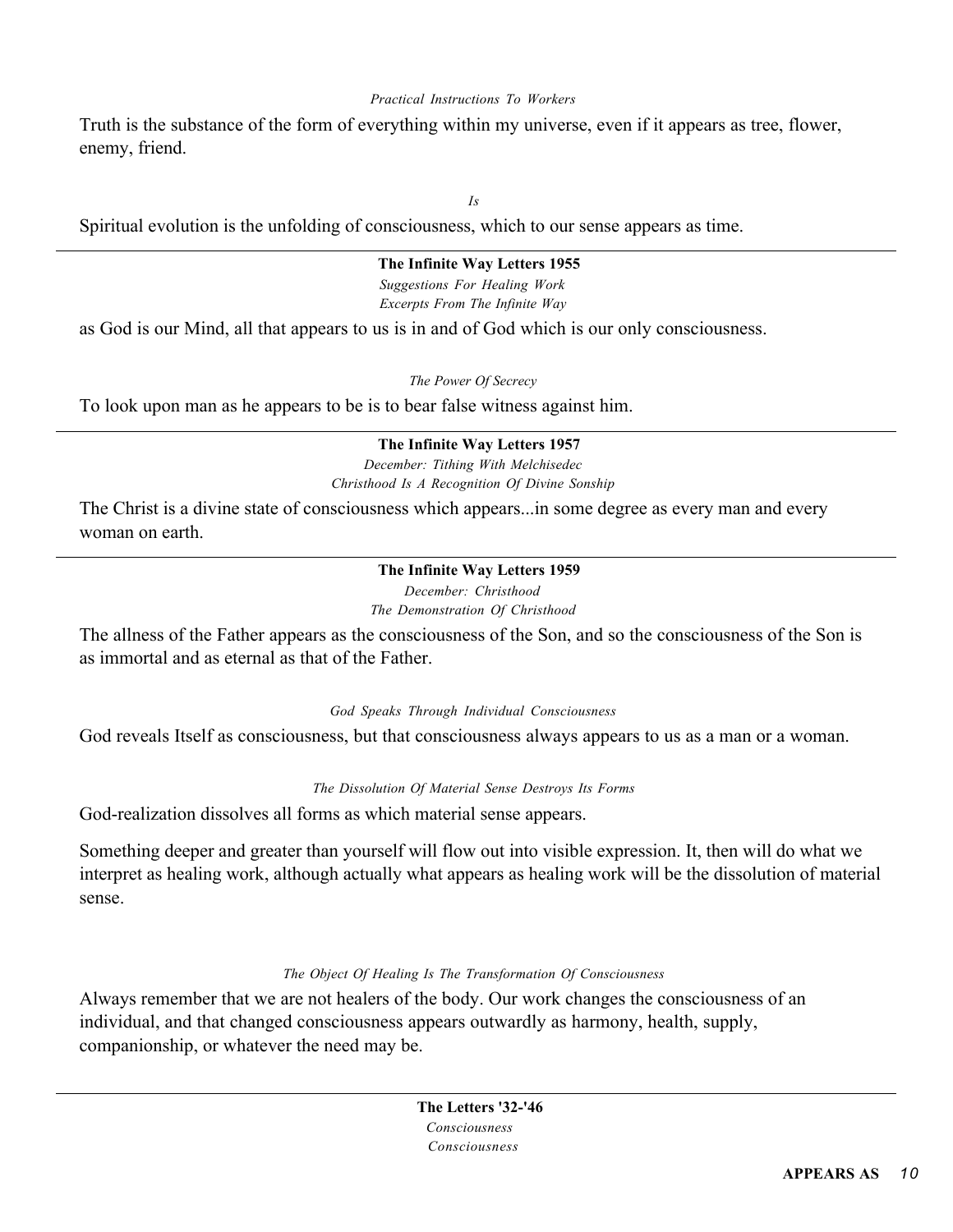That which appears as body or organs is human concept of Consciousness and its formations.

*(letter And Spirit Of Truth)*

All that appears as material is the false sense of self.

### **The Mystical I**

*I Am Come*

# *I* Is Omniscience, Omnipotence, And Omnipresence

Any legitimate need of any nature that ever appears in your experience can be immediately fulfilled as long as you do not think of it as a material form. Think of it as the grace of God, the omniscience of God, the omnipotence of God, the omnipresence of God, the spirit of God in man, and then let That take whatever form It will

## *Seek The Reality And Not The Shadow*

I dare not pray for supply because any supply separate and apart from God would not be supply at all: it would be a shadow: it would be an image: it would be something false, certainly nothing to rely upon. But as I confine my prayer to this realization of God's presence, of God's grace, It appears tangibly and outwardly in the form necessary...Always the realized Presence appears as the form necessary to the fulfillment of that moment.

# *The Activity Of Meditation Within Changes The Without*

*I glory not in the outer prosperity or outer health; I glory in the Essence which fill me, this divine Presence, so that I can spend what I have today and be renewed. I can give and I can share all that the Father gives me, and yet retain within myself the Presence, the Substance, the Staff of life which, in Its season appears outwardly as still another message, still another dollar, still another trip, still another healing, still another something or other.*

## **The Thunder Of Silence** *From The Unreal To The Real*

*This Is A Spiritual Universe*

As I sat in my room, pondering and meditating, finally the answer came: "This is a spiritual universe, and yet here I am waiting for baggage, when the truth of the matter is there isn't any baggage. All that baggage is, is part of the belief of time and space—space that is occupied by baggage, time in which it could be lost, and space in which it could be lost. Here we are trying to find baggage, which if it were found would only be an evidence that the human scene had been manipulated. There is no truth to this whole picture because we are living in a spiritual universe where nobody has any need of baggage. Whatever there is of reality is incorporeal, spiritual and omnipresent; and whatever appears as finite baggage in time and space must be an image in thought, and it can have no reality to it; so I have been fooled into hoping and waiting for material baggage to turn up in a spiritual universe where every idea is omnipresent."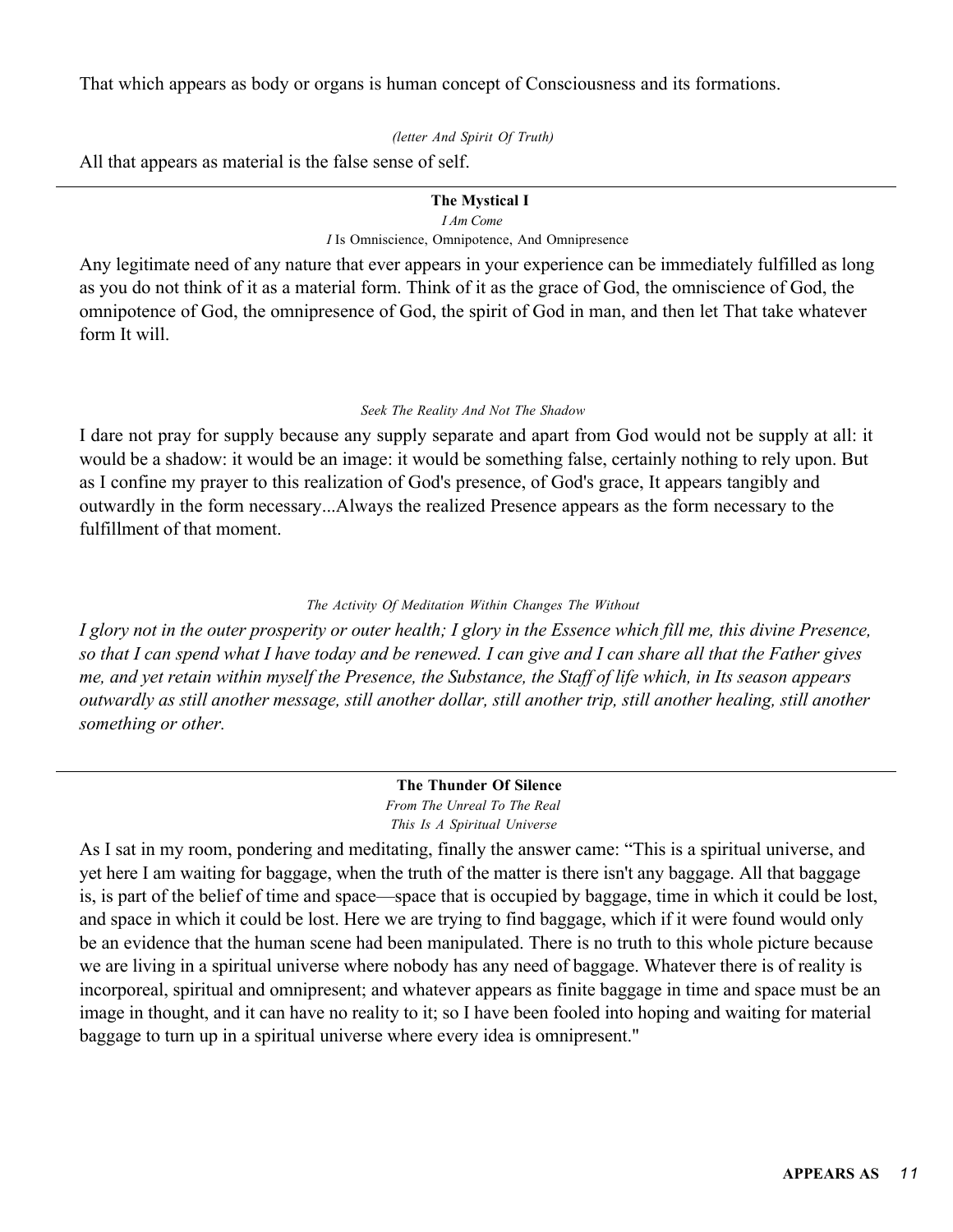Because of the infinity of God, all that is, is already omnipresent. It is impossible for God to give or send us anything. God does not provide an apple or an automobile. God is the apple; God is the automobile—God appears *as*. There is no such thing as God *and*. It is for that reason that the only demonstration there is for us to make is the demonstration of God's presence.

Consciousness, or Soul, which we call God, reveals and express Itself as spiritual universe in which there is no conception and no birth. In other words, creation is the immaculate conception of God revealing Itself as individual identity, an identity expressing as human, anImal, vegetable, ineral forms; so that in reality, God, Consciousness, is the very essence and substance of the earth–even of what appears as stones, rocks, sand, and soil–just as that same Consciousness is the substance of our true identity.

Few people recognize that because [the mind] is an instrument of God, it should be perfectly harmonious. There is no reason why the body should deteriorate or lose its faculties, and it appears so only because man has not yet learned how to prevent such changes and maintain the body so that it is a proper and effective instrument for daily use. This can be be done by realizing that the mind also is an instrument and, too, has its rightful place in our human experience...The mind is an instrument for something higher than itself, and that something is the one Self. When we come to the point where the mind is governed by the Self, we will be embraced in a peace that passes understanding. Then we do not control the body or the mind, but the activity of Truth in our consciousness, of which we become aware through the mind, keeps the mind clear, clean, harmonious, and vital; and it in its turn manages, controls, and governs the body, acting as the purifying agent of both mind and body.

Matter is the name given to mind when it takes form. Mind appears as many forms: Flesh is one of them, blood is another, bone another, and hair yet another; but every one of these is mind made visible, mind appearing as specific form. Mind in one form is flesh and in another it is bone, gristle, blood, hair, or skin; but always the substance, or essence, is mind.

Mind functions as thought [and] appears as thing.

Mind functions as thought; mind appears as thing; and on this level, mind is the essence of creation as described in the second and third chapters of Genesis. Therefore, if matter is mind, a process of mind can change the product, matter. Mind—your mind and my mind—imbued with spiritual truth becomes the instrument through which God appears, in and through which God manifests, and God appearing becomes the body of our outer world...Therefore, never do we live in a material world with material surroundings because God, Itself—Truth in your consciousness and my consciousness—is the very substance and essence of your world. When God, or Soul becomes the activity of the mind and appears as form, then all form is spiritual and can be multiplied...but it can be multiplied only because it is not matter.

Mind is the essence and substance of which matter is formed, and it appears to us as form or effect. Mind is the principle, the life and the law, of all material and mental.mind is the basic substance.